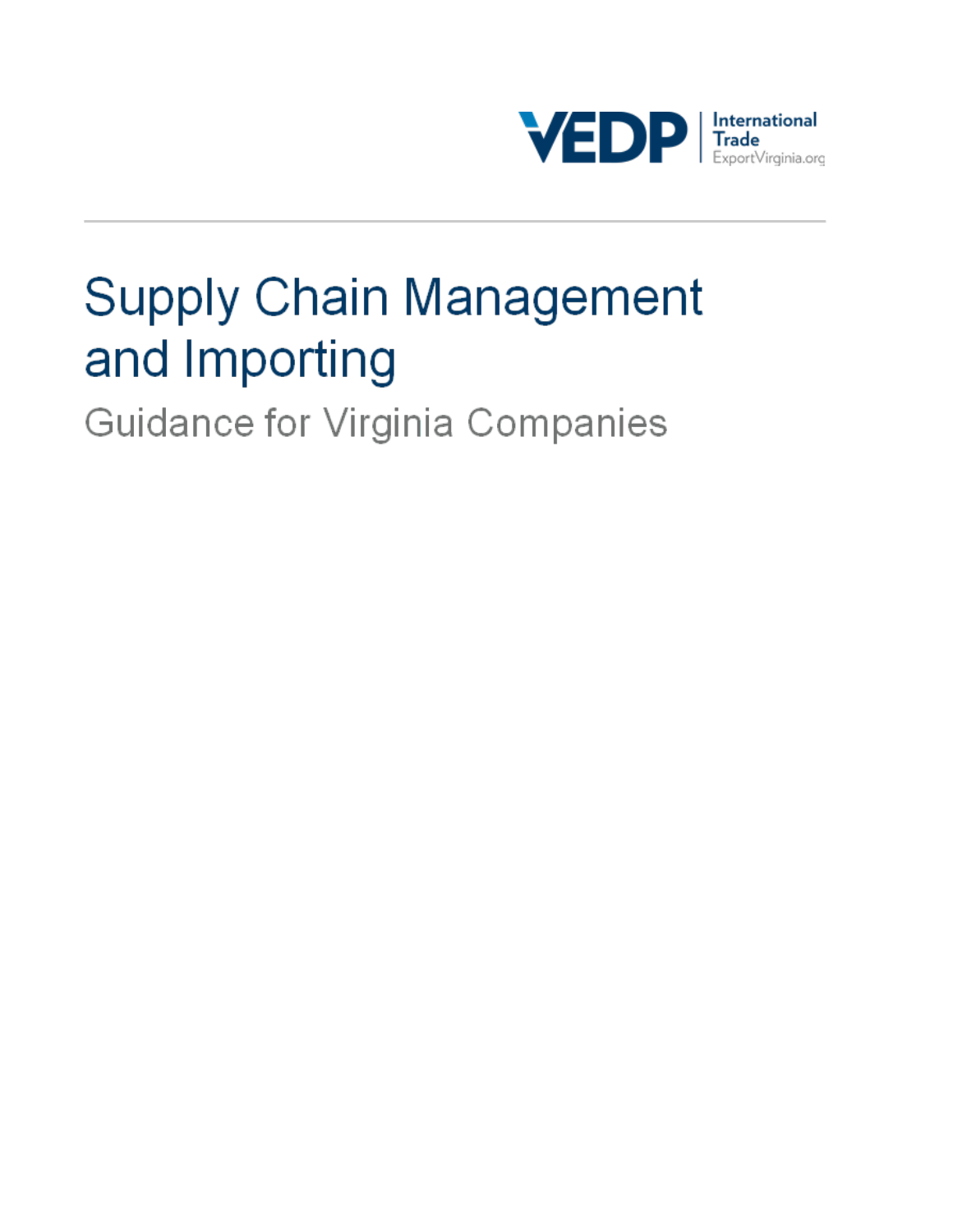

# **Contents**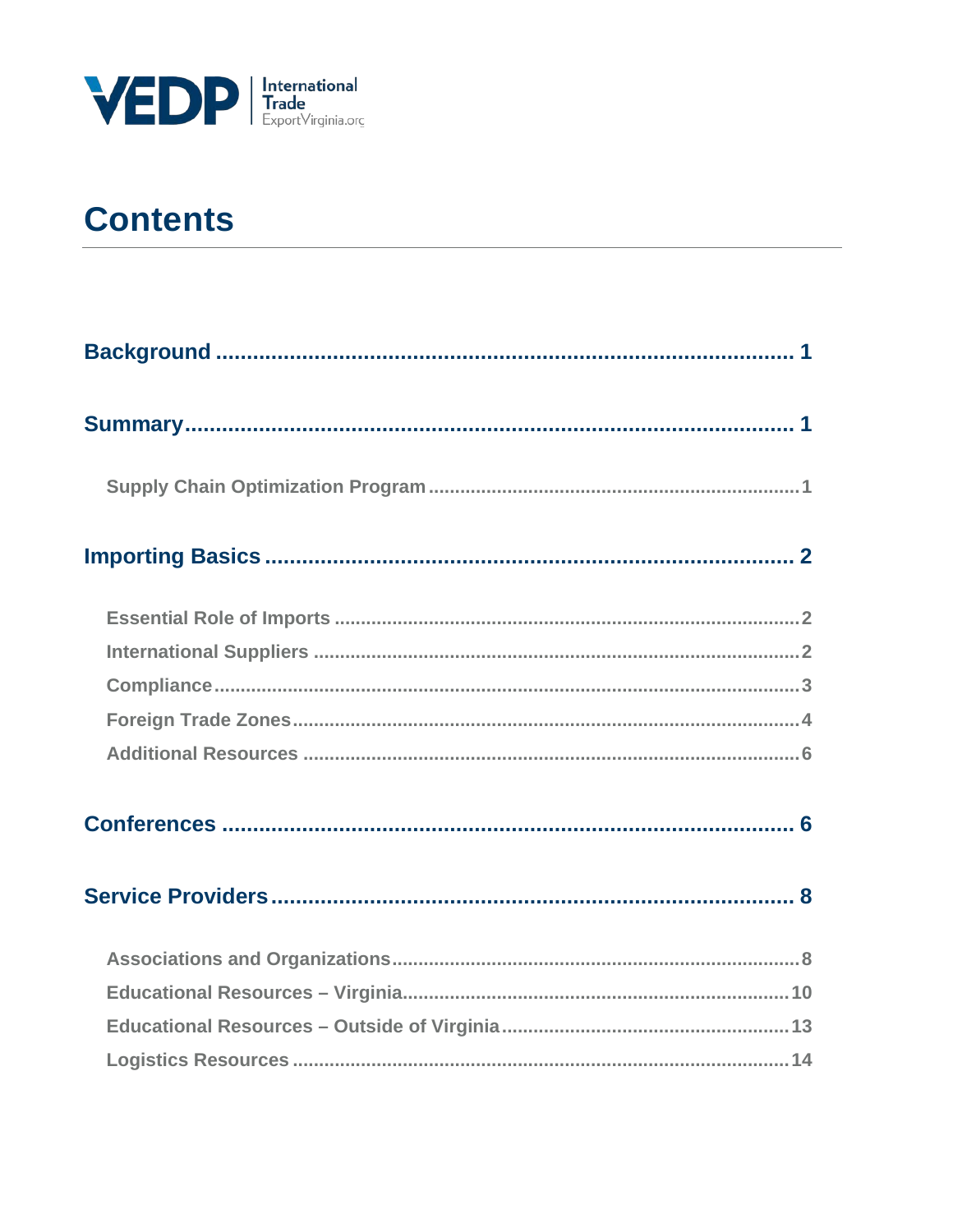# <span id="page-2-0"></span>**Background**

In 2019, the Commonwealth of Virginia published the first ever comprehensive **International Trade Strategic Plan for Virginia.** The steering committee for the plan engaged hundreds of companies, a dozen state and federal agencies and trade associations, and many state, regional, and local leaders across the public and private sectors, geographies, and industries. One important element of the plan was increasing the focus of state agencies on building capabilities and facilitating connections for firms that import critical elements of their supply chains.

<span id="page-2-1"></span>The International Trade Strategic Plan for the Commonwealth of Virginia is available [here.](https://www.governor.virginia.gov/media/governorvirginiagov/secretary-of-commerce-and-trade/pdf/An-International-Trade-Strategic-Plan-for-the-Commonwealth-of-Virginia.pdf)

# **Summary**

In Virginia, 86% of businesses that engage in international trade depend on imports of intermediate goods for their operations. Virginia businesses that import intermediate goods generate \$90 billion in output, \$131 billion in economic activity, 550,000 jobs, add \$58 billion to Virginia's Gross State Product, and support \$1.8 billion in revenues for the Commonwealth's annual budget. On average, workers at these businesses earn \$3,000 more per year.

This Guide to Supply Chain Management and Importing aims to curate directories of professional service providers, education opportunities, networking events, and online resources to assist Virginia businesses in optimizing their supply chains and importing. This report includes:

- The basics of importing, focusing on the essential role of imports, compliance, and foreign trade zones;
- A comprehensive list of conferences that focus on importing and supply chain logistics; and
- A guide to service providers that work in tandem with VEDP to help Virginia business with supply chain logistics and importing, including associations and organizations, educational resources inside and outside of Virginia, and logistics resources.

# <span id="page-2-2"></span>**Supply Chain Optimization Program**

[Virginia's Supply Chain Optimization Program](https://www.exportvirginia.org/supply-chain-optimization-program) is designed to help Virginia companies evaluate and streamline their supply chain management and import processes. This program provides counseling, strategy development, and resources to improve performance and reduce costs.

For additional information about the Supply Chain Optimization Program, please contact:

Monica Sadie, CGBP Supply Chain Program Manager, International Trade Virginia Economic Development Partnership Direct: 804.545.5763 | Mobile: 804.385.6449 Email: [MSadie@vedp.org](mailto:HPearce@yesvirginia.org) [www.ExportVirginia.org](http://www.exportvirginia.org/)

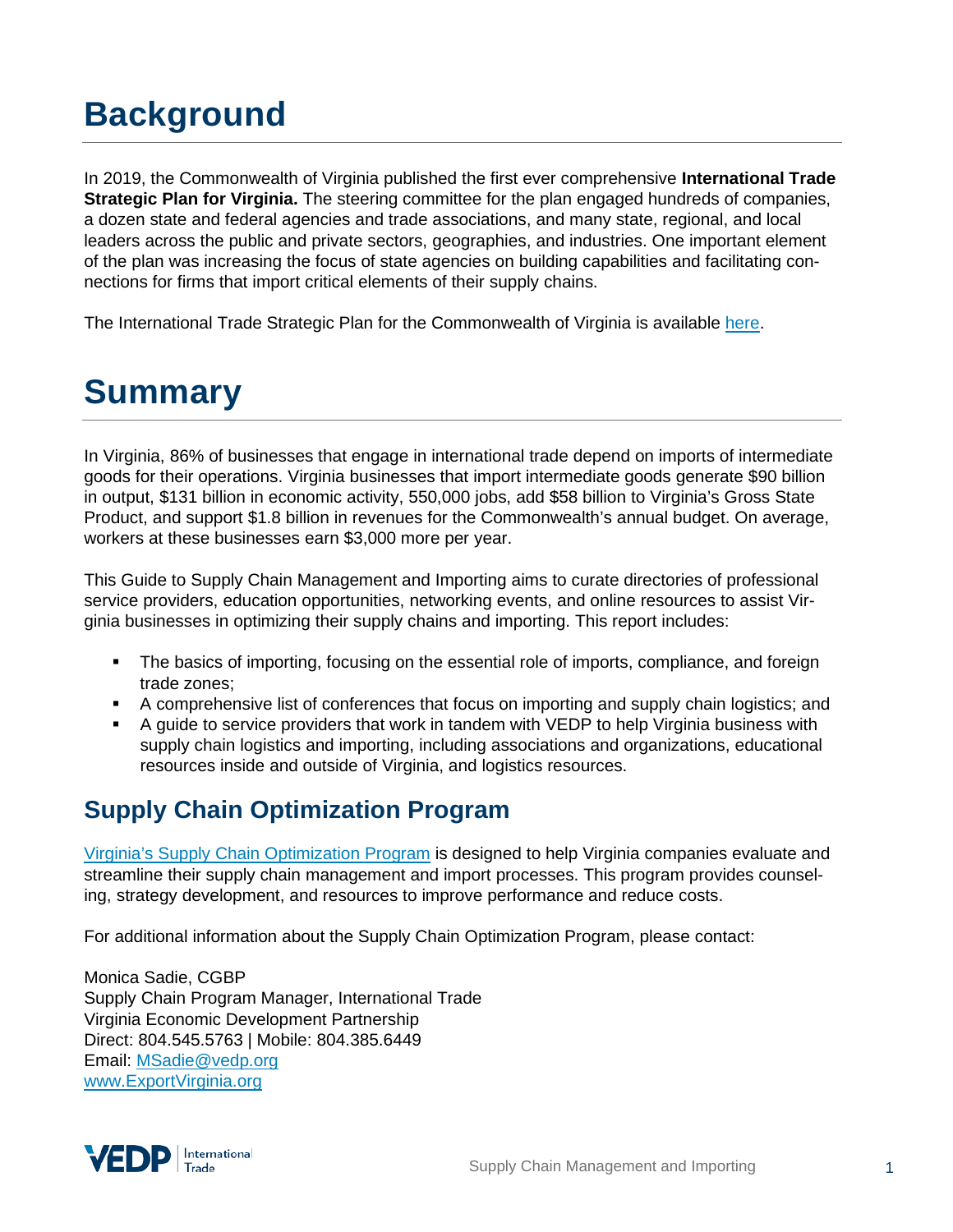Virginia Economic Development Partnership - International Trade assists Virginia businesses in increasing international sales and growing market share through export development and supply chain optimization programs, publications, resources, and market research. These services are available to all Virginia exporters. For more information, please visit our website: [ExportVirginia.org.](http://www.exportvirginia.org/)

*Information provided by VEDP is intended as advice and guidance only. The information is in no way exhaustive and the VEDP is not a licensed broker, banker, shipper, or customs agency. VEDP shall not be liable for any damages or costs of any type arising out of, or in any way connected with the use of this information.*

# <span id="page-3-0"></span>**Importing Basics**

# <span id="page-3-1"></span>**Essential Role of Imports**

Supply chains have an increasingly global reach as firms take advantage of changes in technology, production costs, access to resources, and trade policies. Nearly half of all imports into the U.S. are either intermediate components or raw materials. Intermediate components are commodities used by industry in the production of a final good or service.

Descartes Logistics Technology Platform lists twelve reasons to import:

- 1) To obtain raw materials unavailable in your own country
- 2) To acquire products not manufactured in your own country
- 3) To buy directly from the source of supply when that source is in a foreign country
- 4) To exercise better control over the supply of foreign-made products, rather than depend on a domestic source
- 5) To pay a lower source than is offered domestically
- 6) To contract for overseas manufacture of products when the cost is lower or specialized labor is unavailable domestically
- 7) To have a foreign supplier provide made-to-order products according to your specifications
- 8) To follow up specific business connections in other countries
- 9) To take advantage of incentive programs and subsidies offered by other countries to investors producing exports
- 10) To earn a living while traveling
- 11) To expand your established business line by offering foreign products or services
- 12) To expand an established domestic business into a global operation

# <span id="page-3-2"></span>**International Suppliers**

When importing, it is vital to understand your supplier. To establish a solid relationship with your international supplier, it is important to set explicit expectations and create a clear agreement. You may consider adding sections to your standard master agreement, such as:

- **Intellectual property**
- **Social compliance**
- **Supply chain security**
- **Financial instruments**
- **Terms of sale, which will get more complex the longer the supply chain**

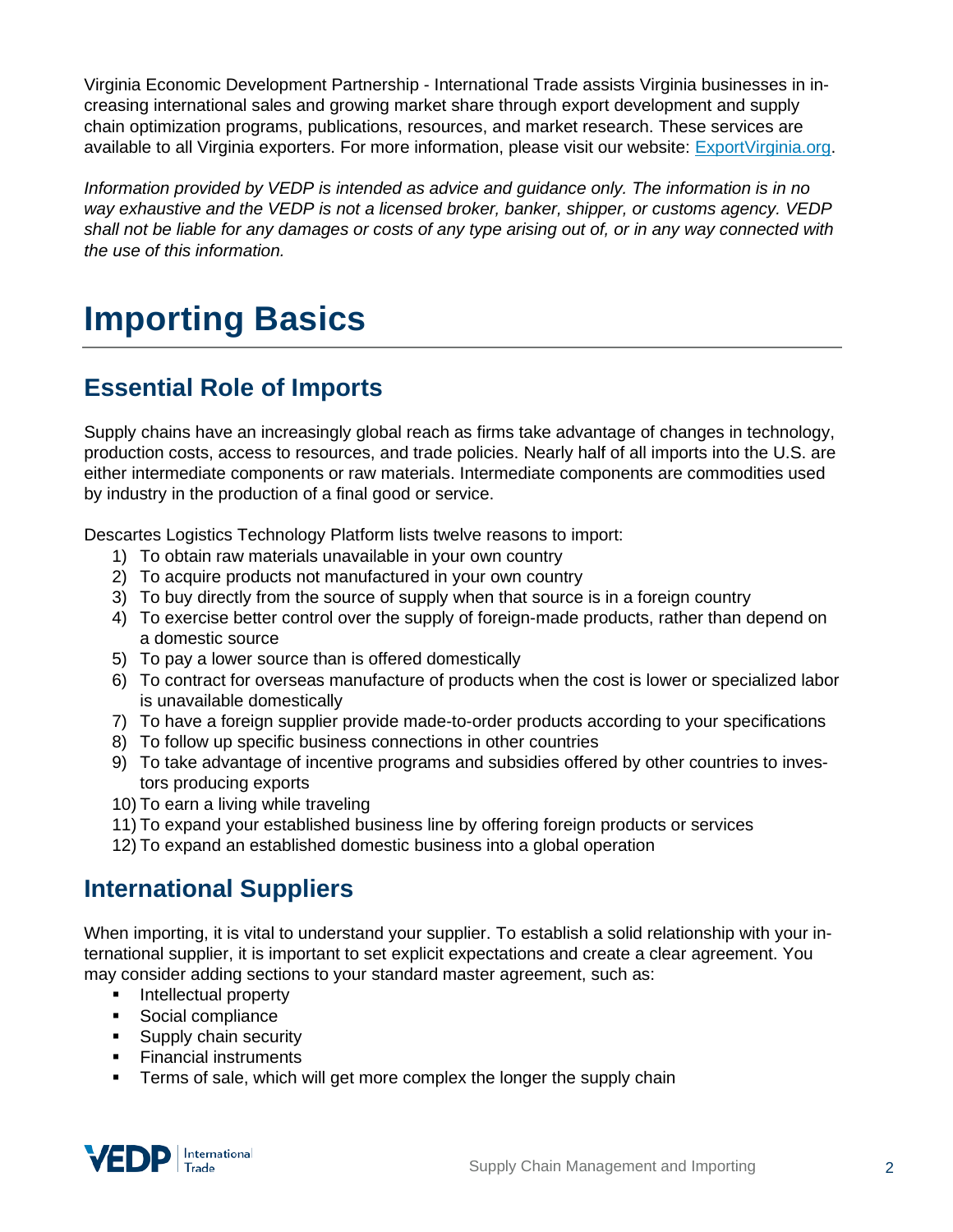When creating a global supply chain, talk to your bank and lawyer about additional services that you may require. Many of your existing partners will have resources that they can provide you to help in the importing process.

# <span id="page-4-0"></span>**Compliance**

Upon entry into the United States all products must be declared to U.S. Customs and Border Protection (CBP). The CBP Tips for New [Importers and Exporters](https://www.cbp.gov/trade/basic-import-export/importer-exporter-tips) provides an introduction to import compliance. [CBP entry forms](https://www.dhs.gov/how-do-i/find-importexport-forms) need to be filled out within 15 calendar days of the date that the importing shipment will arrive at the U.S. port of entry. These forms will need an importer number, which is the IRS business registration number. If the importer does not have a business registration number, the importer number will be the importer's Social Security Number.

CBP acts as an administrative agency coordinating with other government bodies who require that certain importers have a permit, license, or other certification. To determine whether an import needs a permit, license, or certification:

- Visit the U.S. Small Business Administration (SBA)'s [list of international trade resources by](https://www.sba.gov/offices/headquarters/oit/resources/14325)  [product,](https://www.sba.gov/offices/headquarters/oit/resources/14325) including agricultural products, automobiles, chemicals, defense products, food and beverage products, industrial goods, and pharmaceuticals and biotechnology.
- Contact a Licensed Customs Brokerage company who can guide you through the process and requirements (found under "Logistics Resources" of this Guide).
- Check if the import falls under the jurisdiction of any of these Partnering Government Agencies:

### DEPARTMENT OF HEALTH AND HUMAN SERVICES (HHS)

#### **Food and Drug Administration**

HHS houses the Food and Drug Administration (FDA). The FDA regulates products including food, drugs, medical devices, biological products, radiation-emitting electronic products, animal feed, tobacco products, and cosmetics. The FDA determines whether imports of FDA-regulated products will be allowed into the United States. Products are refused entry if they appear to be or have been found to be:

- Adulterated (the product is contaminated, is not safe, is unapproved, or does not otherwise meet applicable standards);
- Misbranded (the labels contain false or misleading information, or the product is not registered and listed, if required); or
- **Forbidden or restricted for sale.**

For more information about importing FDA-regulated products, refer to [FDA Import Basics.](https://www.fda.gov/industry/import-program-food-and-drug-administration-fda/import-basics)

#### **Consumer Product Safety Commission**

HHS also includes the Consumer Product Safety Commission (CPSC). The CPSC's Office of Import Surveillance (EXIS) collaborates with U.S. Customs and Border Protection (CBP) to investigate imported shipments of consumer products.

For more information about the CPSC detention of products at import, refer to [this FAQ.](https://www.cpsc.gov/Business--Manufacturing/Import-Safety/CPSC-Detention-of-Products-at-Import-FAQ)

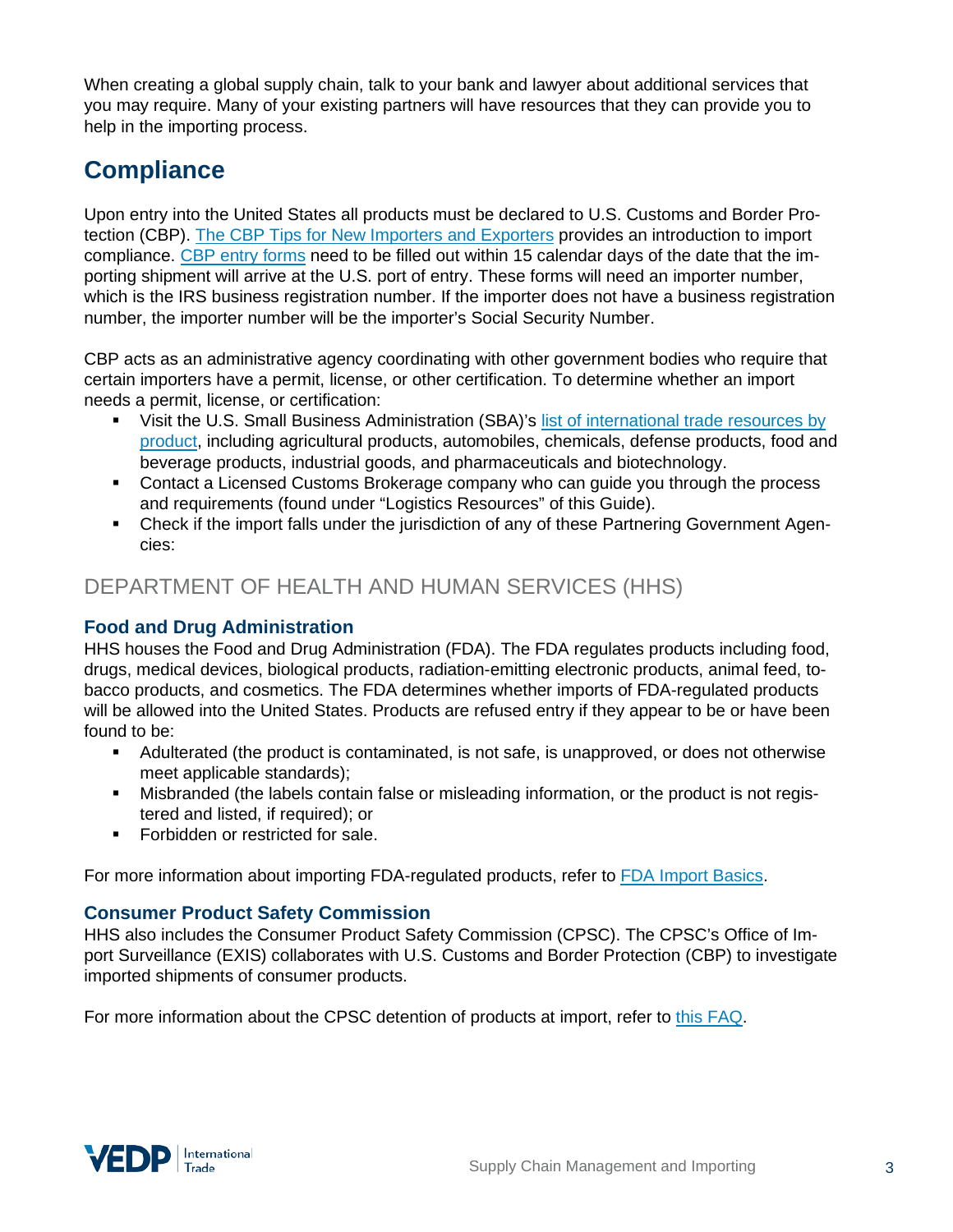#### **Centers for Disease Control and Prevention**

The CDC is part of the Department of Health and Human Services. The CDC Import Permit Program regulates the import of infectious biological materials that could cause disease in humans. If you are importing the following materials, you will require an import permit from the CDC:

- Infectious biological agents capable of causing illness in humans
- Materials known or reasonably expected to contain an infectious biological agent
- Vectors of human disease (such as insects or bats)

For more information about the Import Permit Program at the CDC, refer to [the Import Permit Pro](https://www.cdc.gov/cpr/ipp/index.htm?CDC_AA_refVal=https%3A%2F%2Fwww.cdc.gov%2Fod%2Feaipp%2Findex.htm)[gram page.](https://www.cdc.gov/cpr/ipp/index.htm?CDC_AA_refVal=https%3A%2F%2Fwww.cdc.gov%2Fod%2Feaipp%2Findex.htm)

The CDC is also responsible for the import of wild animal products, including hunting trophies, bushmeat, products of restricted animals, and veterinary and taxidermy specimens. For more information, refer to the [CDC page on animal products.](https://www.cdc.gov/importation/animal-products.html)

## U.S. ENVIRONMENTAL PROTECTION AGENCY

The United States Environmental Protection Agency regulates the import of environmentally sensitive products, materials, and wastes into the U.S. This includes pesticides, ozone-depleting substances, chemical substances, vehicles, engines, fuels, wastes, architectural coatings, personal care/cleaners, and plumbing products.

For more information about importing EPA-regulated products, refer to the [EPA Requirements for](https://www.epa.gov/importing-exporting)  [Importers and Exporters](https://www.epa.gov/importing-exporting) and [the Border Center.](https://bordercenter.org/)

# U.S DEPARTMENT OF AGRICULTURE (USDA)

The USDA Food Safety and Inspection Service (FSIS) is responsible regulating the import of meat, poultry, and processed egg products. They ensure that these imports are safe, wholesome, unadulterated, and properly labeled and packaged.

The USDA Animal and Plant Health Inspection Service (APHIS) ensures that imported agricultural products do not bring in pests and diseases. Those importing plants, plant products, animals, animal products, organisms and vectors, or pets must follow APHIS protocols.

For more information about importing agricultural products, refer to [the FSIS Importing Products](https://www.fsis.usda.gov/wps/portal/fsis/topics/international-affairs/importing-products)  [page](https://www.fsis.usda.gov/wps/portal/fsis/topics/international-affairs/importing-products) and [the APHIS Imports and Exports page.](https://www.aphis.usda.gov/aphis/ourfocus/importexport)

# <span id="page-5-0"></span>**Foreign Trade Zones**

Virginia has exceptional infrastructure to support trade activities, including the [Port of Virginia,](https://www.portofvirginia.com/) inland port facilities, international airports, Class 1 railroads, an extensive interstate highway system, warehouse distribution facilities and systems, and competitive freight transportation services. The Commonwealth also has six foreign-trade zones to facilitate supply chain logistics for companies that engage in international trade.

Foreign Trade Zones (FTZs) are secure areas supervised by the Bureau of Customs and Border Protection (CBP) considered outside of the Customs territory of the U.S. for purposes of the payment of duty. In an FTZ, businesses:

**EXEC** can store goods for an unlimited period;

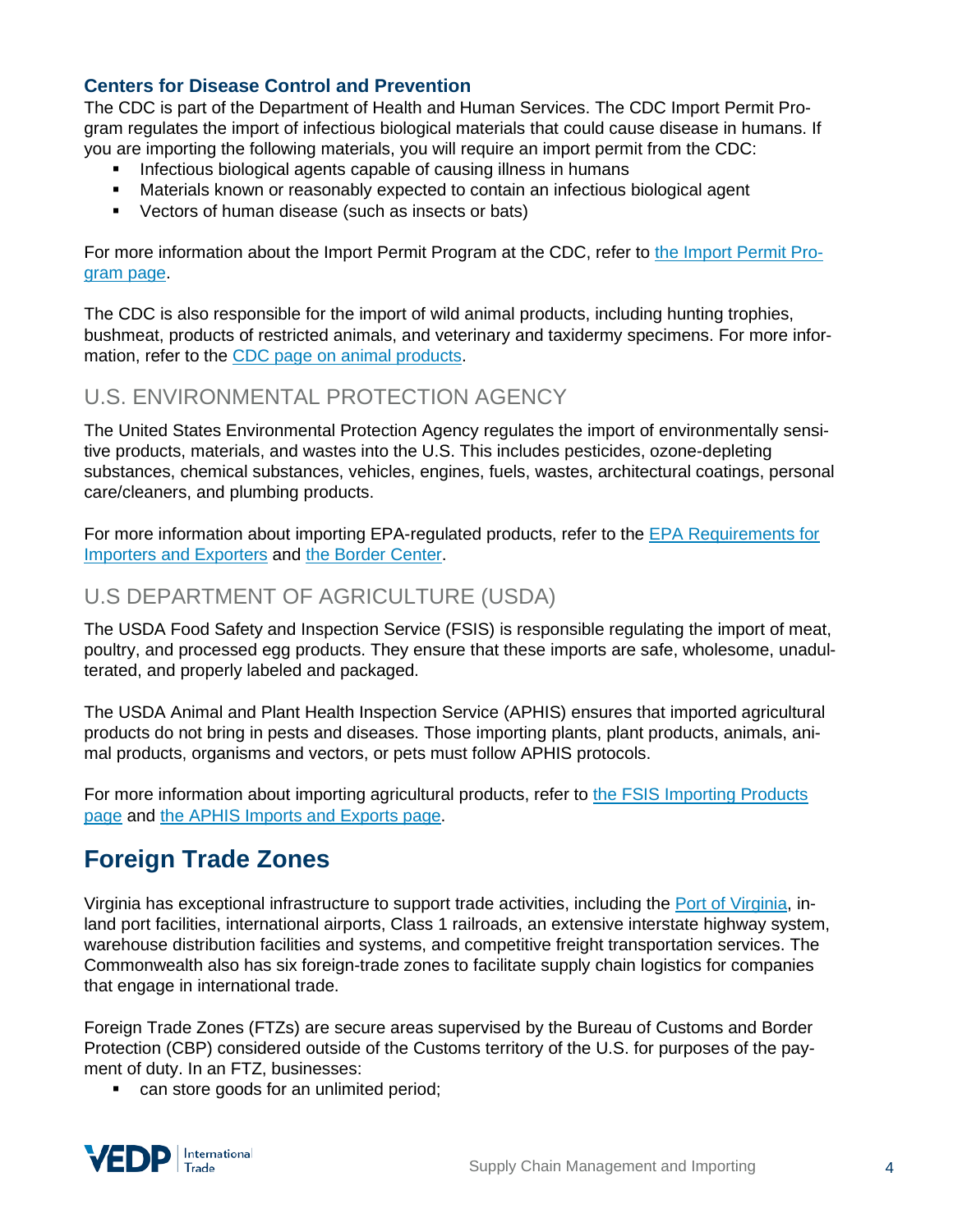- can manufacture products and pay duties at the rate of foreign parts used or the final product (whichever is more advantageous to the business);
- do not pay duties if the goods are re-exported; and
- defer payment of duties on imported goods until goods leave the FTZ.

Virginia offers six foreign-trade zones located throughout the state. All zones provide space for storage, distribution, and light assembly operations. Merchandise in the zone can be assembled, displayed, destroyed, exhibited, manipulated, manufactured, mixed, processed, relabeled, repackaged, repaired, salvaged, sampled, stored, or tested.



For more information about FTZs in Virginia, contact the zone administrators listed below:

- Suffolk (FTZ #20): Laura Swankler 757.683.2135
- Washington Dulles (FTZ #137): Peggy Dyer 703.572.8714
- Culpeper (FTZ #185): Phil Sheridan 540.727.3410
- Tri-Cities TN/VA (FTZ #204): Mark Canty 423.367.2385
- Richmond (FTZ #207): Russ Peaden 804.226.8520
- New River Valley Airport (FTZ #238): James Cabler 540.267.0007

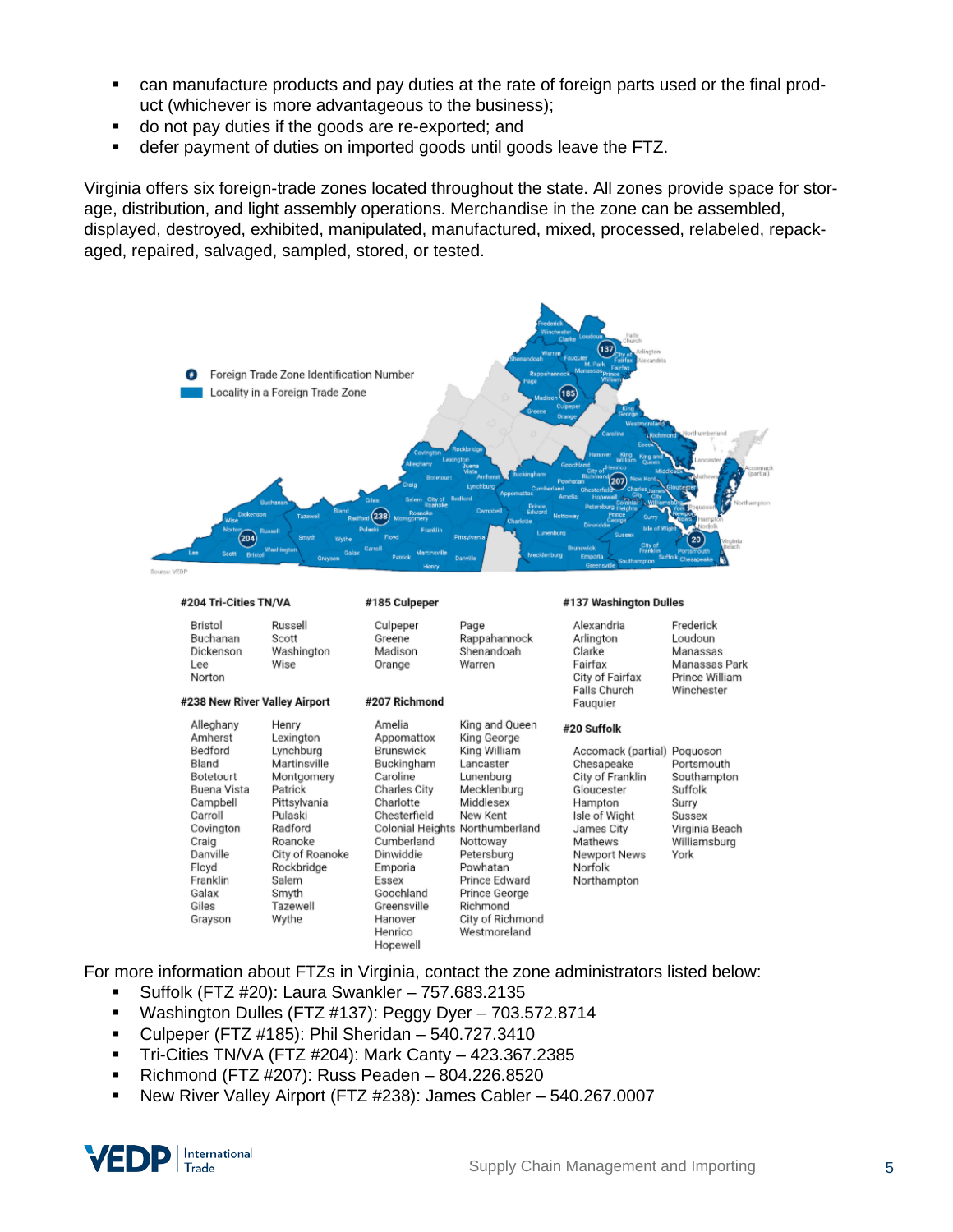<span id="page-7-0"></span>For a complete guide to Virginia's FTZs, please refer to the [VEDP Guide to Foreign Trade Zones.](https://www.vedp.org/incentive/foreign-trade-zones-ftzs)

# **Additional Resources**

- [How to Start Importing and Exporting,](https://www.usa.gov/import-export#item-37142) USA.gov
- [Guide to Importing,](https://clearitusa.com/guide-to-importing-usa/) Clearit USA
- [Importing into the United States,](https://www.cbp.gov/document/publications/importing-united-states) U.S. Customs and Border Protection
- [What Every Member of the Trade Community Should Know About: Reasonable Care,](https://www.cbp.gov/document/publications/reasonable-care) U.S. Customs and Border Protection
- **[Supply Chain Management Principles](https://www.exportvirginia.org/sites/default/files/2021-06/Supply_Chain_Management_Principles_June2021.pdf) white paper, Virginia Economic Development Partner**ship - International Trade
- [Supply Chain Risk Management in Global Markets](https://www.exportvirginia.org/sites/default/files/2021-06/Supply_Chain_Risk_Management_in_Global_Markets_June2021.pdf) white paper, Virginia Economic Development Partnership - International Trade

# <span id="page-7-1"></span>**Conferences**

The following section provides a comprehensive list of conferences that focus on importing and supply chain logistics.

# AMERICAN SUPPLY CHAIN SUMMIT

#### Dallas, Texas

The [American Supply Chain Summit](https://supplychainus.com/) is a leadership meeting for supply chain and procurement professionals who are looking to improve their operations. Event topics include workforce management, advanced analytics, process improvement and automation.

# ASCM CONNECT

New Orleans, Louisiana [ASCM Connect](https://www.ascm.org/conference/) provides the tools to optimize performance across the extended supply chain. ASCM also offers [seminars](http://www.apics.org/credentials-education/events/seminar-series) through their Supply Chain Learning Center.

# BEST OF THE BEST S&OP CONFERENCE

#### Chicago, Illinois

[Best of the Best S&OP Conference](https://ibf.org/events/chicago2022) is a global gathering presented by the Association for Supply Chain Management and the Institute of Business Forecasting and Planning (IBF) to facilitate professionals to network and learn about sales and operations planning.

# EMEA SUPPLY CHAIN & LOGISTICS SUMMIT & EXPO

#### Antwerp, Belgium

[EMEA Supply Chain & Logistics Summit & Expo](http://www.sclsummit.com/) is a conference that brings together world-class organizations who meet to maximize efficiency and minimize costs through supply chain strategies of the future.

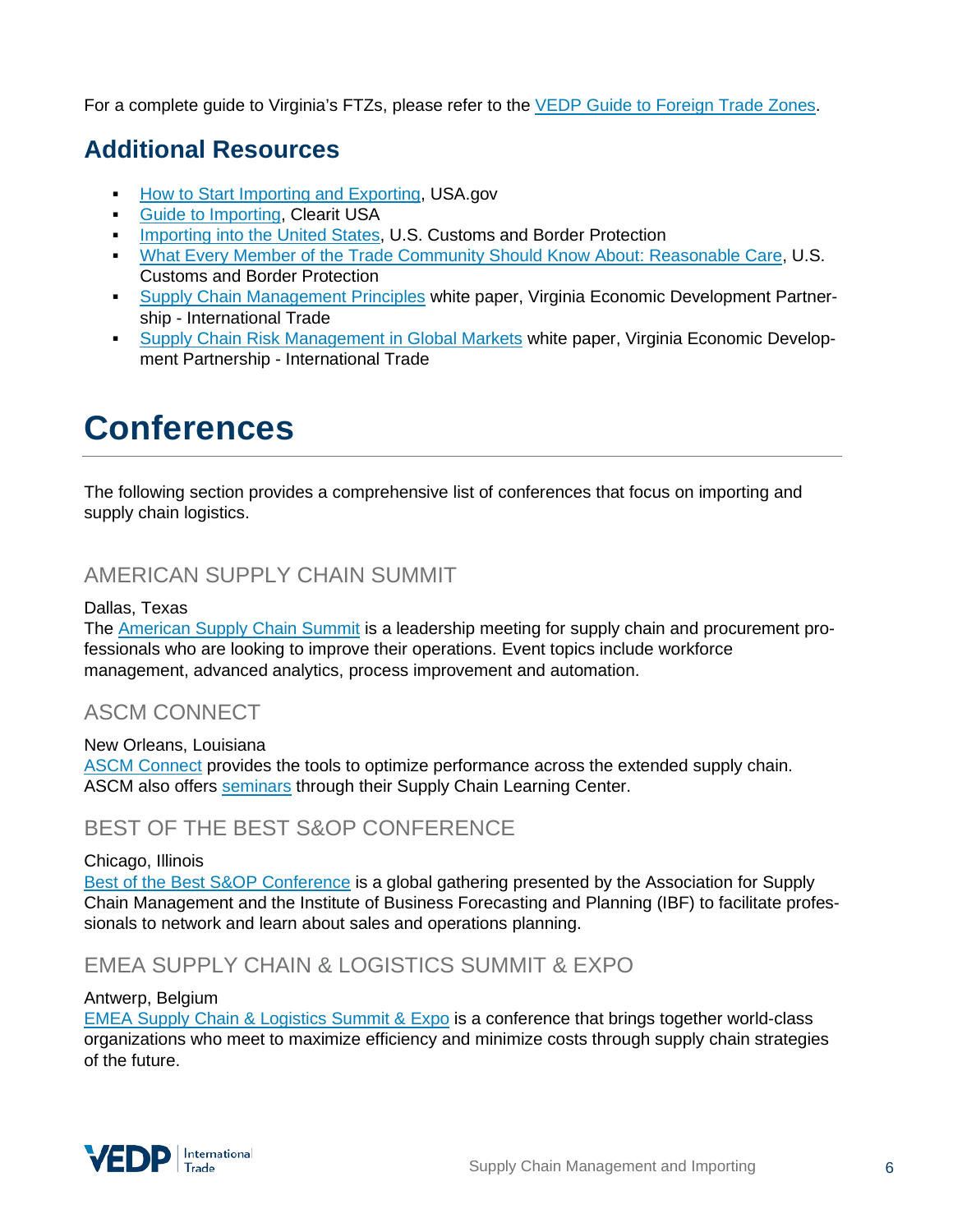# GARTNER SUPPLY CHAIN SYMPOSIUM/XPO

#### Orlando, Florida

Created for chief supply chain officers and their leadership teams, the [Gartner Supply Chain Sym](https://www.gartner.com/en/conferences/na/supply-chain-us)[posium/Xpo](https://www.gartner.com/en/conferences/na/supply-chain-us) covers all industry disruption. From economic and geopolitical to environmental and social, this conference is leaving no stone unturned.

### LOGISTICS WORLD SUMMIT AND EXPO

#### Mexico City, Mexico

The [Logistics World Summit and Expo](https://thelogisticsworld.com/summit-expo/) is a leading logistics event in Mexico, creating a platform for networking and education in the logistics sector.

### **MODEX**

#### Atlanta, Georgia

[MODEX](http://www.modexshow.com/) is a leading trade show for supply chain, manufacturing, and distribution industries. Conference is attended by key decision makers, representatives of the Fortune 1000, upper and middle management, buying teams, retailers, and individual buyers.

### MULTIMODAL

#### Birmingham, UK

[Multimodal](https://www.multimodal.org.uk/) is the premier freight transport, logistics, and supply chain management event for the UK, Ireland, and Northern Europe. Conference helps cargo owners meet new suppliers and find ways to move their products more efficiently.

### REUTERS SUPPLY CHAIN PLANNING STRATEGY & INFRASTRUCTURE

#### Chicago, Illinois

Reuters' [Supply Chain Planning Strategy & Infrastructure](https://reutersevents.com/events/planning/) provides 3PL and supply chain executives the opportunity to connect and build partnerships. Topics include 3PL / shipping partnerships, tariffs and trade wars, last mile delivery, and supply chain visibility.

### **SITL**

#### Paris, France

[SITL](https://www.sitl.eu/en-gb.html) is a transport and logistics innovation week. Conference facilitates networking with French and European key players in transport and logistics industries.

### SUPPLY CHAIN CANADA

#### Toronto, Canada

[Supply Chain Canada](https://www.supplychaincanada.com/) is a conference for supply chain professionals and organizations. Supply Chain Canada sets the standards for excellence and ethics and is the principal source of professional development and accreditation in supply chain management in Canada.

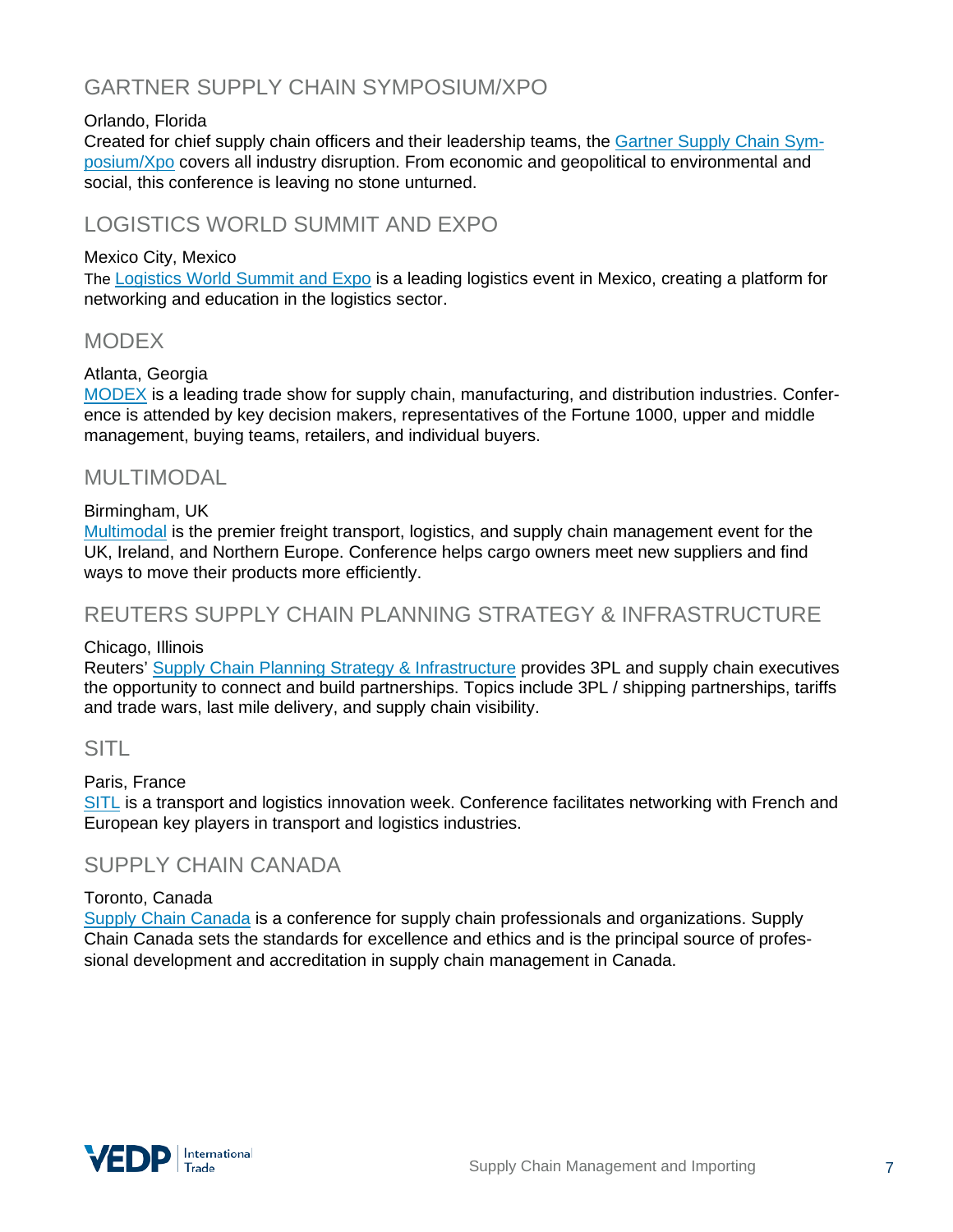# <span id="page-9-0"></span>**Service Providers**

The following service providers work in tandem with VEDP to help Virginia business with supply chain logistics and importing. This list includes associations and organizations, educational resources inside and outside of Virginia, and logistics resources.

# <span id="page-9-1"></span>**Associations and Organizations**

# AMERICAN ASSOCIATION OF IMPORTERS AND EXPORTERS (AAEI)

#### Washington, DC

[AAEI](https://aaei.org/) is the premier trade organization representing those immediately engaged in and directly impacted by developments pertaining to international trade. Recognized as technical experts regarding the day-to-day facilitation of trade, AAEI members are importers, exporters, service providers and law firms.

### AMERICAN MANAGEMENT ASSOCIATION (AMA)

#### New York, NY

#### [customerservice@amanet.org](mailto:customerservice@amanet.org)

[The American Management Association](https://www.amanet.org/) (AMA) is a world leader in professional development, advancing the skills of individuals to drive business success. AMA supports the goals of individuals and organizations through a complete range of products and services, including classroom and virtual seminars, webcasts/webinars, podcasts, conferences, corporate and government solutions, assessments, and learning journeys. It offers classroom courses in Arlington, Herndon, and Virginia Beach.

### ASSOCIATION FOR SUPPLY CHAIN MANAGEMENT (ASCM)

#### Chicago, IL

#### [support@ascm.org](mailto:support@ascm.org)

[The Association for Supply Chain Management](https://www.ascm.org/about-ascm/) (ASCM) is the global leader in supply chain organizational transformation, innovation, and leadership. As the largest non-profit association for supply chain, ASCM connects companies around the world to the newest thought leadership on all aspects of supply chain. Its APICS certifications are the global standard in professional learning and development. Companies around the world continue to recognize, and in many cases, require APICScertified individuals when recruiting and making hiring decisions.

### COUNCIL OF SUPPLY CHAIN MANAGEMENT PROFESSIONALS (CSCMP)

#### Lombard, Illinois

[The Council of Supply Chain Management Professionals](https://cscmp.org/) (CSCMP) is the preeminent worldwide professional association dedicated to the advancement and dissemination of research and knowledge on supply chain management. The CSCMP provides networking, career development, and educational opportunities to the logistics and supply chain management community.

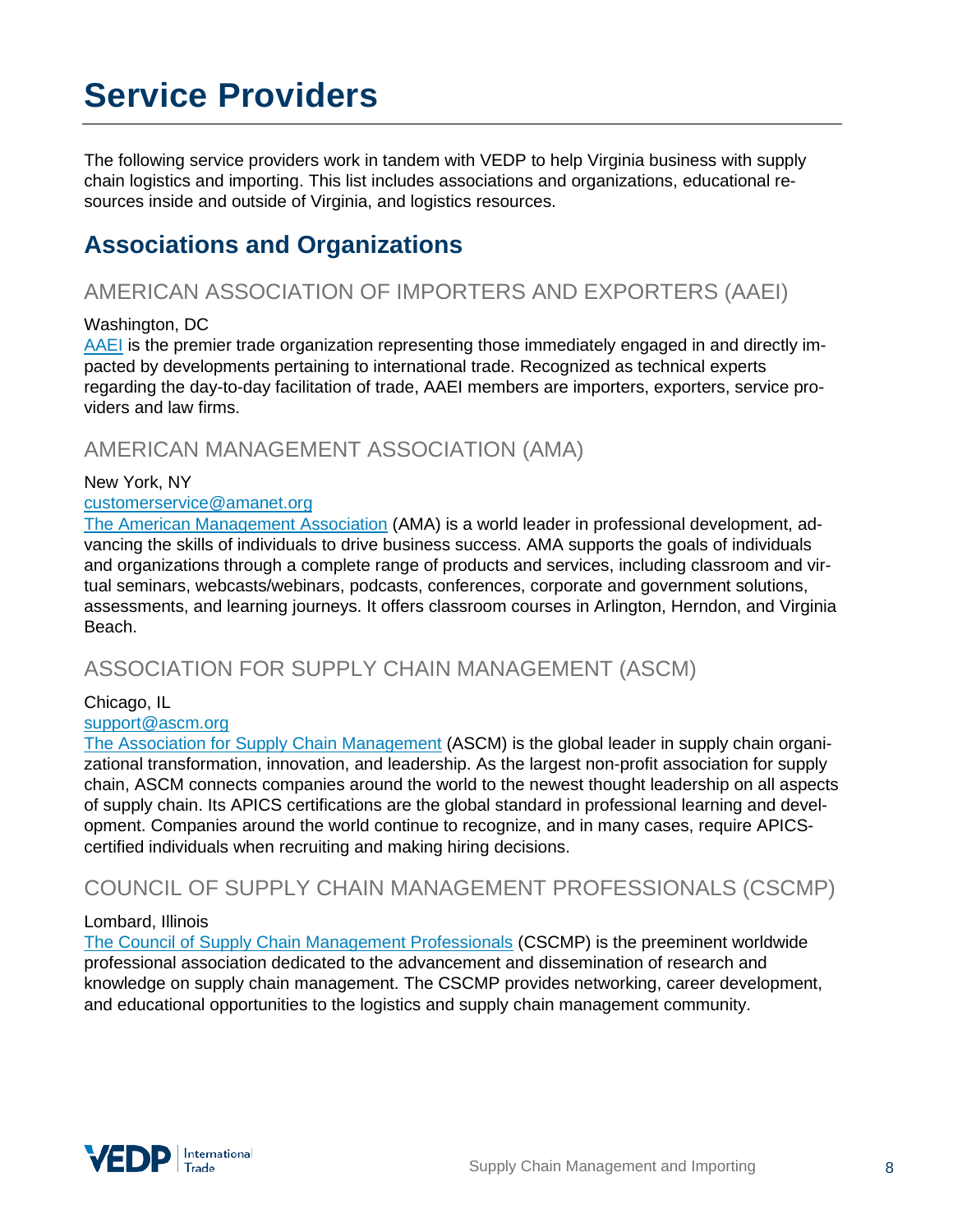# INSTITUTE OF SUPPLY CHAIN MANAGEMENT CAROLINAS VIRGINIA (ISM-CV) - RICHMOND METRO CHAPTER

#### Bud Butler, President

#### [President@richmond.ism-cv.org](mailto:President@richmond.ism-cv.org)

An affiliate of the Institute for Supply Management, [ISM-CV](https://richmond.ism-cv.org/insidepages/about.cfm) offers its members ongoing programs and activities designed to enhance their professional development through research, education, and communication. Its membership includes supply chain and procurement professionals and managers employed in both the private and public sector. ISM-CV has two chapters in Virginia one in Metro Richmond and one in Roanoke.

### INTERNATIONAL COMPLIANCE PROFESSIONALS ASSOCIATION

[ICPA](https://www.icpainc.org/) is a non-profit, global trade compliance community whose mission is to provide networking opportunities and resources to individuals involved in international trade compliance. The stated mission of ICPA is to:

- Create an online network for global import and export problem-solving
- **Facilitate networking opportunities among the membership body**
- Provide opportunities for resource sharing and benchmarking opportunities
- **-** Disseminate information on international trade related matters
- **Facilitate job opportunities**
- **Provide education and training including conferences, seminars, and webinars**
- **Promote the interests of the international trade compliance professionals**

## NASBITE INTERNATIONAL

#### Forest Hill, MD

#### [info@nasbite.org](mailto:info@nasbite.org)

[NASBITE](http://www.nasbite.org/) is the leading authority and industry standard for global business education, trade credentialing, training, and practice. NASBITE was originally established in 1988 as the National Association of Small Business International Trade Educators. NASBITE International is a not-forprofit Membership organization and leading organization supporting training and education in the field of global business.

### NATIONAL ASSOCIATION OF FOREIGN TRADE ZONES (NAFTZ)

#### Washington, DC

[The National Association of Foreign-Trade Zones](https://www.naftz.org/) (NAFTZ), an association of public and private members, is the collective voice of the U.S. Foreign-Trade Zones Program. NAFTZ is instrumental in supporting economic development objectives and global competitiveness of its members by providing a forum for disseminating relevant information, and advocacy support on international trade issues.

### VIRGINIA ECONOMIC DEVELOPMENT (VEDP)

#### Richmond, VA

VEDP International Trade's [Supply Chain Optimization Program](https://exportvirginia.org/supply-chain-optimization-program) is designed to help Virginia companies evaluate and streamline their supply chain management and import processes. The program provides counseling, strategy development, and resources to improve performance and reduce costs.

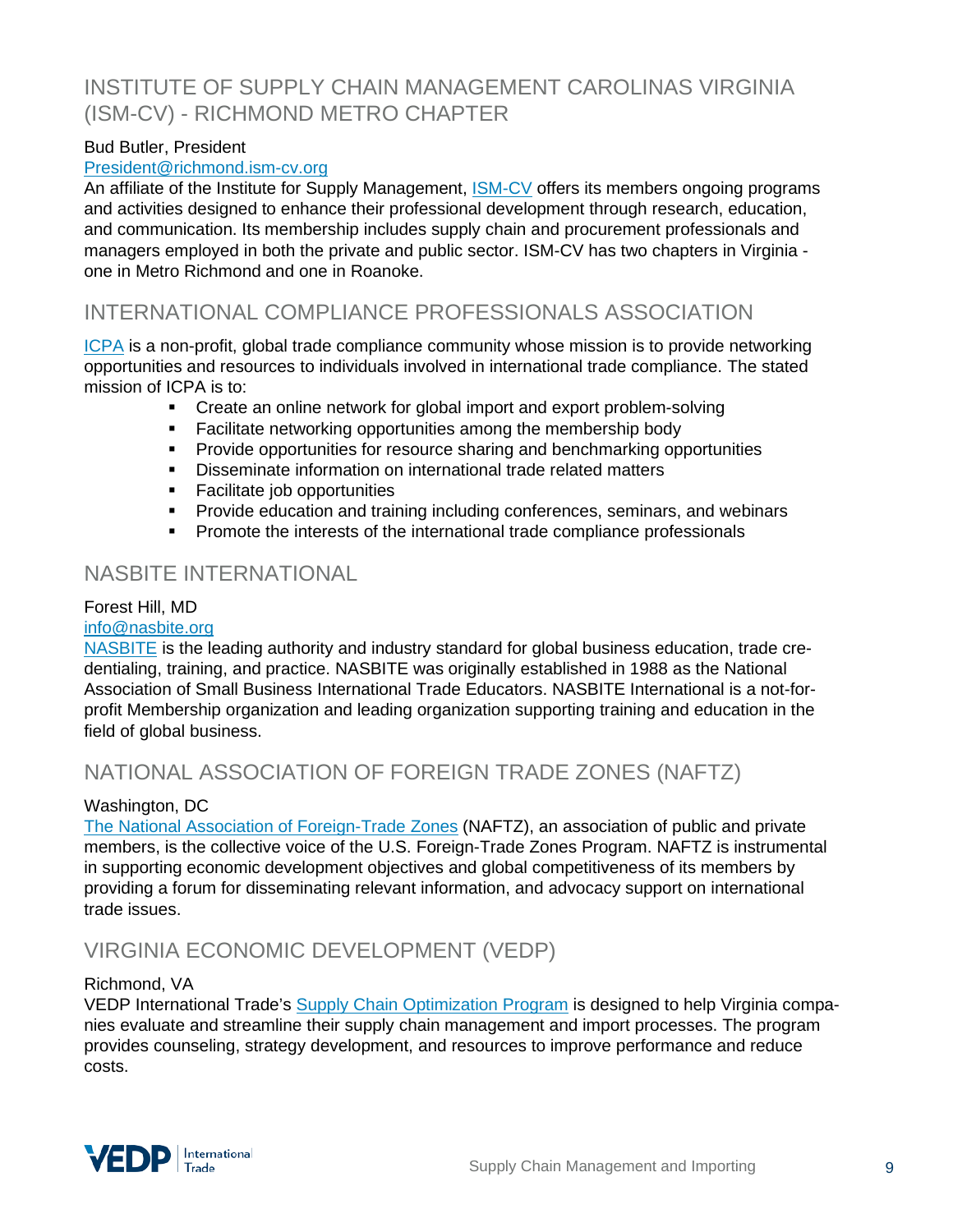# VIRGINIA MARITIME ASSOCIATION

#### Norfolk, VA

[The Virginia Maritime Association](https://www.vamaritime.com/) (VMA) was organized in 1920 to promote, protect and encourage international and domestic commerce through Virginia's Ports. With a membership of over 450 companies, employing over 70,000 Virginians, the Virginia Maritime Association is widely recognized as "The Voice of Port Industries," the premier business organization to enhance competitiveness and promote commerce through Virginia's ports.

## VIRGINIA PORT AUTHORITY

#### Norfolk, VA

The 6 terminals that comprise [The Port of Virginia](http://www.portofvirginia.com/) operate on a combined 1,864 acres, with 19,885 LF of berth going to 50' in some locations. It utilizes 30 miles of on-dock rail to transport cargo to and from markets around the globe. The 6 terminals that comprise The Port of Virginia are Norfolk International Terminals (NIT), Virginia International Gateway (VIG), Portsmouth Marine Terminal (PMT), Newport News Marine Terminal (NNMT), Virginia Inland Port (VIP), and Richmond Marine Terminal (RMT).

# <span id="page-11-0"></span>**Educational Resources – Virginia**

### COMMONWEALTH CENTER FOR ADVANCED LOGISTICS SYSTEMS (CCALS)

Mark Manasco, President and Executive Director Petersburg, VA

#### [mark.manasco@ccals.com](mailto:mark.manasco@ccals.com)

[CCALS](https://www.ccals.com/) is a state-supported Logistics Center of Excellence under the Virginia Innovation Partnership Authority. CCALS is a unique economic and workforce development collaboration between economic developers, higher education, industry, and government. Partnering with CCALS can be as simple as requesting a brainstorming meeting to generate ideas on logistics solutions, or as comprehensive as developing an enterprise-wide logistics solution that can be leveraged throughout the industry.

# COMMUNITY COLLEGE WORKFORCE ALLIANCE (CCWA)

#### Midlothian, VA

#### [help@ccwa.vccs.edu](mailto:help@ccwa.vccs.edu)

[The Community College Workforce Alliance](https://ccwatraining.org/training-for-individuals/career-paths/logistics) (CCWA) is a workforce development partnership between John Tyler Community College and Reynolds Community College. The CCWA serves the economic development and workforce needs of Central Virginia. The organization provides noncredit training, custom-designed instruction, consulting, skills assessments, and educational programs. The Community College Workforce Alliance (CCWA) offers the Certified Logistics Technician (CLT) certification program, which covers a wide range of skills necessary for success in the logistics industry. These skills include safety, quality control, supply chain management, receiving, storage, and communications.

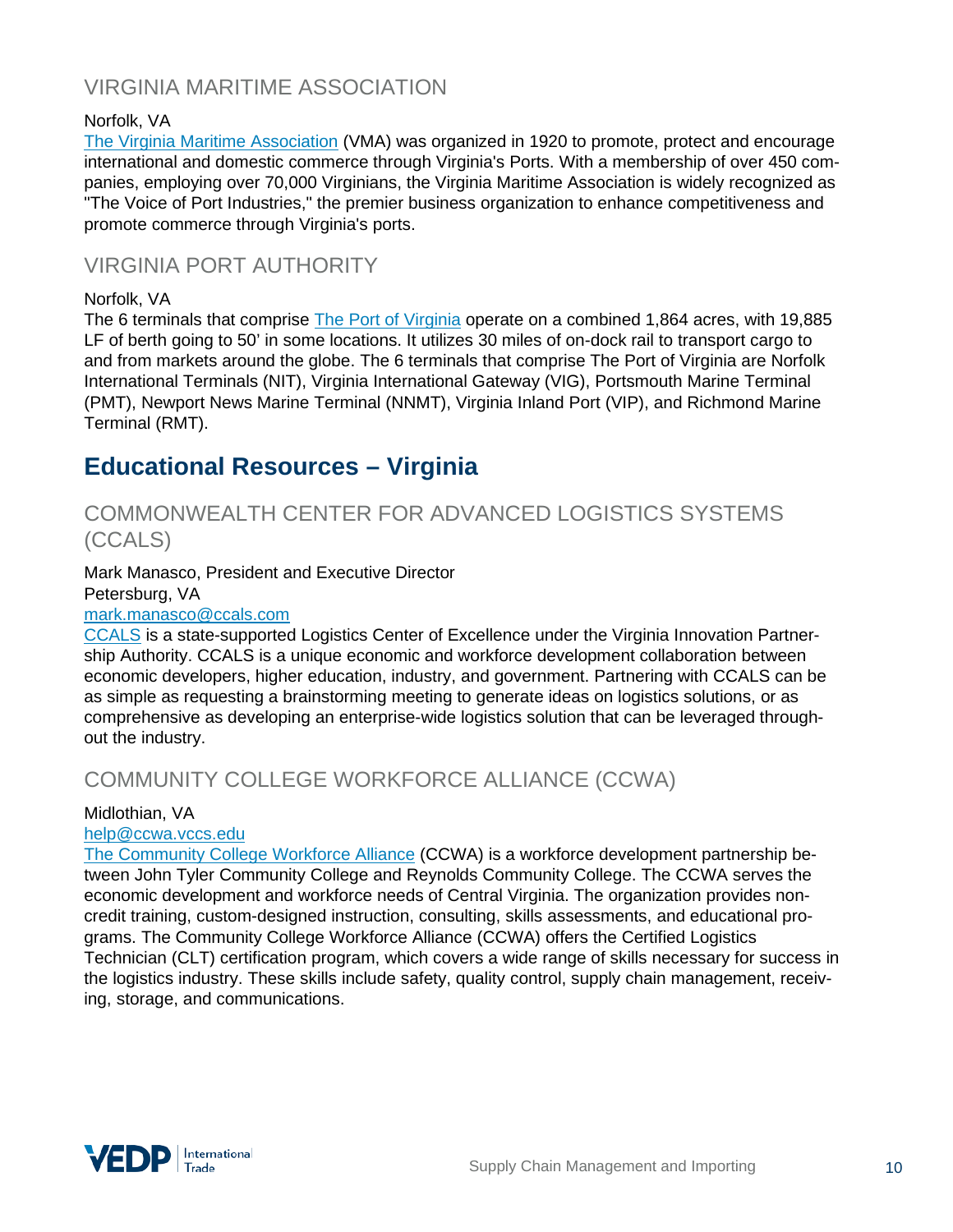# EXPORT COMPLIANCE TRAINING INSTITUTE

#### Harrisonburg, VA

#### [info@learnexportcompliance.com](mailto:info@learnexportcompliance.com)

[The Export Compliance Training Institute, Inc.](https://www.learnexportcompliance.com/about-ecti/) (ECTI, Inc.), trains companies on how best to comply with export, import, transaction, and activity regulations administered by the US Departments of Commerce, State and Treasury. The Institute holds a series of seminars each year throughout the United States and across the globe and offers customized training programs to keep your company compliant with US trade controls.

### GEORGE MASON UNIVERSITY

School of Public Policy Center for Transportation Policy, Operations, and Logistics Arlington, VA

The [Schar School's Master's in Transportation Policy, Operations, and Logistics](https://schar.gmu.edu/prospective-students/programs/masters-programs/transportation-policy-operations-and-logistics) explores the intersections of planning, policy, and practice within the fields of logistics, operations management, and transportation policy. Students master the knowledge and skills needed to effectively and efficiently supply and operate transportation facilities and services.

## LONGWOOD UNIVERSITY

Longwood Logistics Center (LLC)

Farmville, VA

The mission of the **Longwood Logistics Center** is to develop logistics professionals who will design and lead the future of supply chain. The LLC serves as an academic research partner to the Commonwealth Center for Advanced Logistics Systems (CCALS).

### OLD DOMINION UNIVERSITY

Old Dominion University Maritime Institute Strome College of Business

Norfolk, VA

Old Dominion University is the only university in the United States to specifically offer a maritime and supply chain management undergraduate major and one of only two universities to offer an undergraduate maritime major. [Old Dominion University's International Maritime \(Ports and Logistics](https://www.odu.edu/business/center/port)  [Management\) Institute](https://www.odu.edu/business/center/port) provides world quality maritime, ports and logistics management education, training and research that are responsive to the needs of Hampton Roads, Virginia and other portrelated facilities around the world. This program provides the knowledge, skills and abilities needed to work with supply chain partners in transportation, shipping, warehouse and distribution, customs and various other government agencies that are directly or indirectly involved in the movement of cargo, in the U.S. and internationally.

# PAUL D. CAMP COMMUNITY COLLEGE

Regional Workforce Development Center

Franklin, VA

[Paul D. Camp Community College](https://www.pdc.edu/workforce-development/logistics-certifications/) has developed a Logistics Management Career Studies certificate designed to prepare workers for careers in transportation and warehousing management. In 2019 PDCCC opened its Regional Warehouse and Distribution Training Facility that replicates a real-world warehouse environment for customizable training.

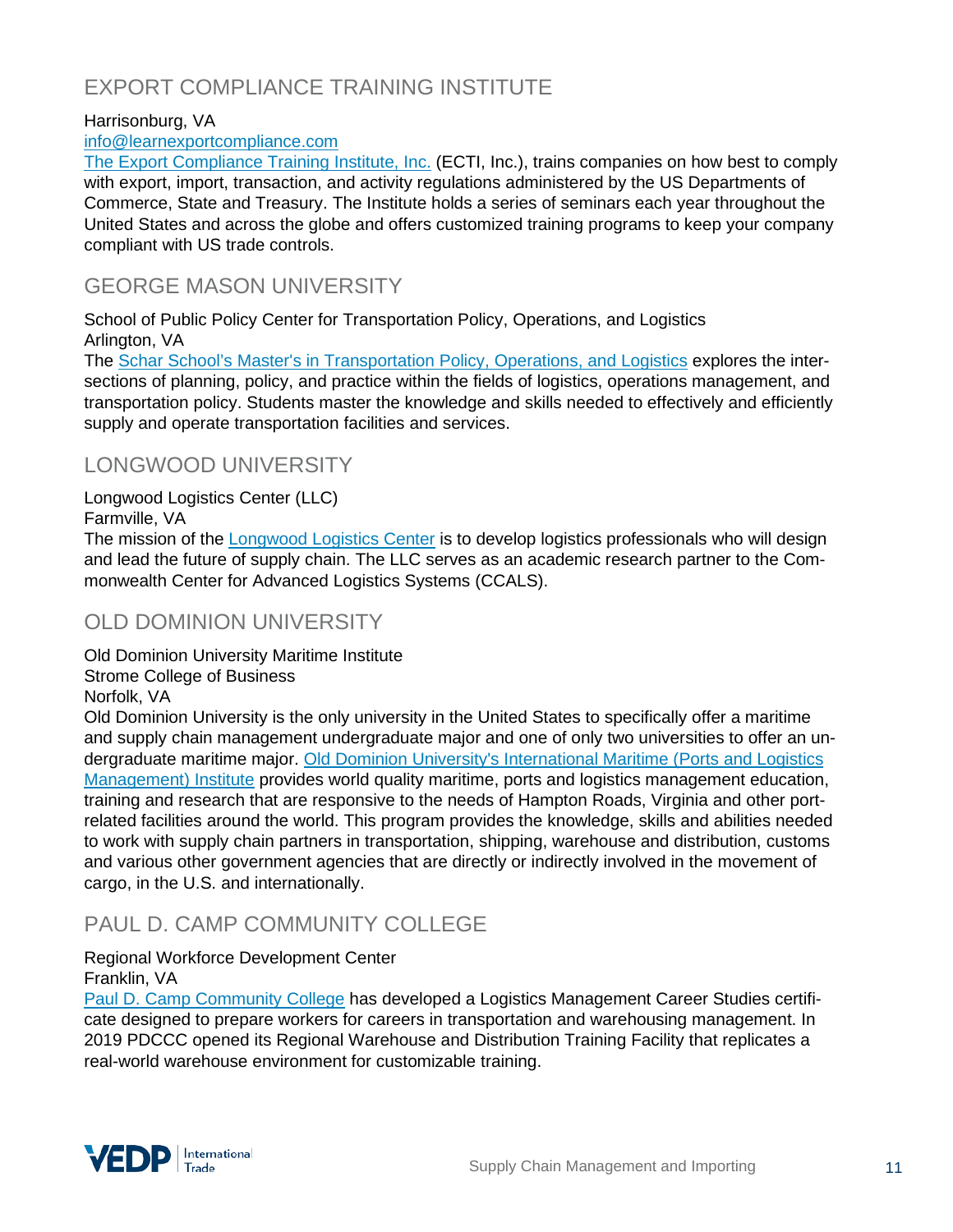# UNIVERSITY OF RICHMOND

Professional & Continuing Studies Richmond, VA [spcs@richmond.edu](mailto:spcs@richmond.edu)

[The School of Professional & Continuing Studies](https://richmond.mindedgeonline.com/partner/courses/) (SPCS) at the University of Richmond offers degree and certificate programs, enrichment opportunities, professional education, and summer programs to part-time and non-traditional students of all ages. Its offerings under Operations include Logistics and Distribution Management, Supply Chain Management Basics, Procurement and Supply Management, and Operations Management.

## UNIVERSITY OF VIRGINIA

Center for Risk Management of Engineering Systems Charlottesville, VA [SEASweb@virginia.edu](mailto:SEASweb@virginia.edu)

[The Center for Risk Management of Engineering Systems](https://engineering.virginia.edu/research/centers-institutes/center-risk-management-engineering-systems) has advanced the field of risk management in a variety of ways, including educational programs in Security and trust for advanced logistics systems; Supply chain risk management and resilience; and Multimodal transportation planning and transportation safety.

# VIRGINIA COMMONWEALTH UNIVERSITY

#### School of Business - Supply Chain Management and Analytics Richmond, VA Jeff Shockley, Associate Professor Email: [tjshockley@vcu.edu](mailto:tjshockley@vcu.edu)

Students interested in Supply Chain Management and Analytics have undergraduate and graduate opportunities at VCU. The Bachelor of Science in Business, with a concentration in [Supply Chain](http://bulletin.vcu.edu/undergraduate/business/supply-chain-management/business-bs-concentration-supply-chain-management-analytics/#text)  [Management and Analytics](http://bulletin.vcu.edu/undergraduate/business/supply-chain-management/business-bs-concentration-supply-chain-management-analytics/#text) degree gives students the skills to manage the manufacture and movement of products in the global environment and to understand the fundamentals of decision analytics. The curriculum is comprehensive in that supply chain management and analytics involve a range of issues from inventory management to risk management, as well as the indispensable role of information and technology in coordinating modern supply chains and analyzing data for the benefit of the organization. [The Master of Supply Chain Management degree](https://business.vcu.edu/academics/supply-chain-management-and-analytics/master-of-supply-chain-management/) is a 30-credit hour program that educates professionals from the corporate and military sectors to advance their careers and contribute to the fast-growing field of global logistics management.

# VIRGINIA STATE UNIVERSITY

#### Information Logistics Technology

Chesterfield, VA

The Bachelor of Science program in [Information Logistics Technology](http://www.cet.vsu.edu/departments/technology/programs/information-logistics-technology/index.php) seeks to prepare students through educational opportunities that are designed to produce professionals capable of managing projects, products, and processes across many business, industry, government, and educational organizations. The program has been aligned to complement the needs of a growing supply chain workforce by providing logistics technology training to improve the overall quality and productivity of the Commonwealth of Virginia, the nation and beyond.

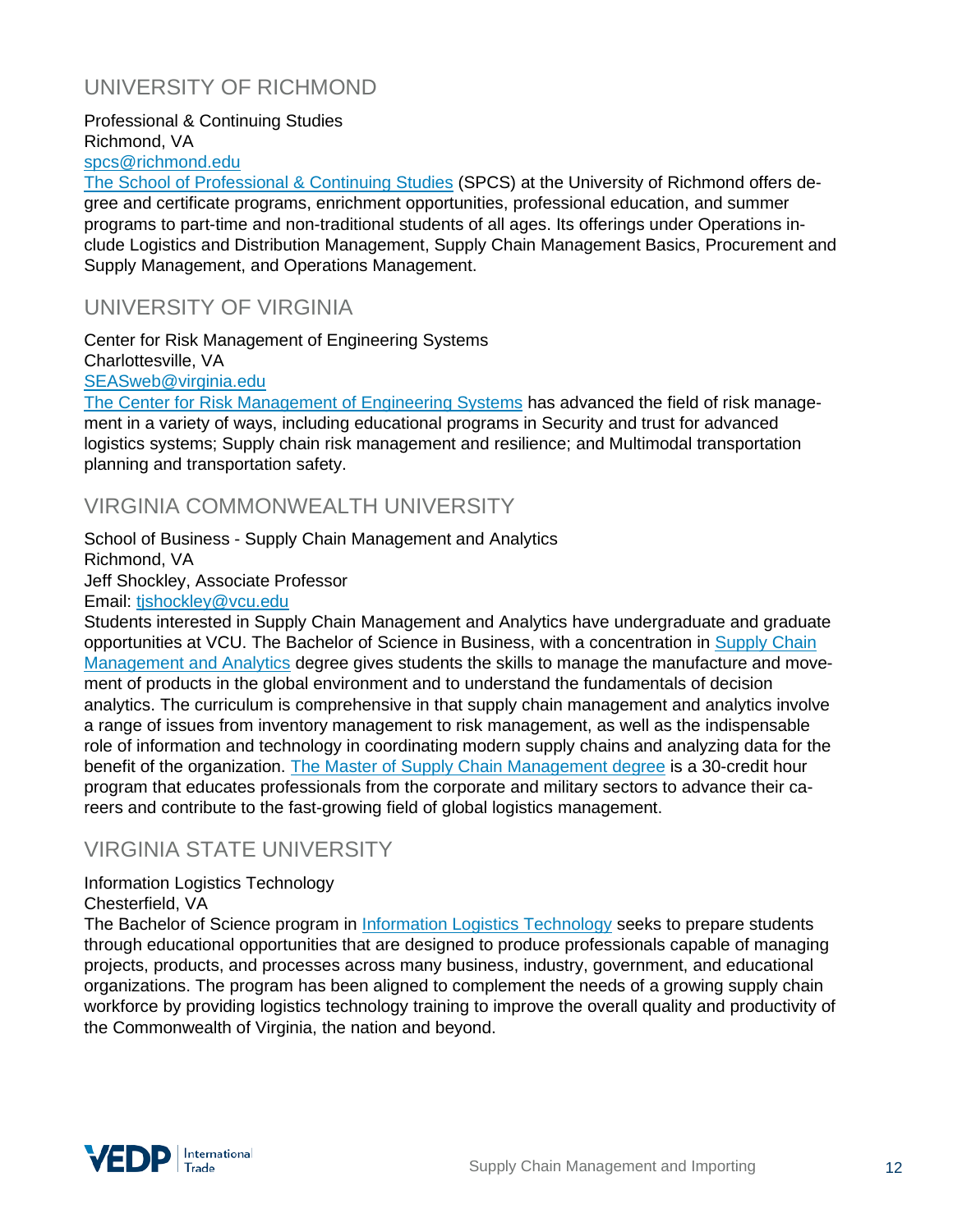# VIRGINIA TECH

Center for Packaging and Unit Load Design Blacksburg, VA [unitload@vt.edu](mailto:unitload@vt.edu)

[The Center for Packaging and Unit Load Design](https://www.unitload.vt.edu/) (CPULD) is one of the leading packaging research facilities in the United States. Using state of the art technology, CPULD researches every aspect of the material handling system from primary packaging all the way through unit load design. Researchers and students are developing information and technologies which will optimize the relationship between the design and the performance of packaging systems and maximize the efficiency of the packaging supply chain.

# <span id="page-14-0"></span>**Educational Resources – Outside of Virginia**

# ALLOCCA ENTERPRISES, INC.

Mr. Mike Allocca, MBA, CGBP, President York, SC 803.684.8012 [Allocca Enterprises, Inc.](http://www.alloccaenterprises.com/) is a full-service export and import compliance training company, providing on-site and web based international trade compliance education and training.

## GEORGETOWN UNIVERSITY

School of Continuing Studies

Washington, DC

Georgetown's [Master of Professional Studies in Supply Chain Management](https://scs.georgetown.edu/programs/503/master-of-professional-studies-in-supply-chain-management/?utm_source=supplychain247&utm_medium=email&utm_campaign=fy20-dmi-scm-stu-email-supchain247-en-content-link) prepares students to maximize the value of a company's supply chain through successfully aligning business processes, anticipating and meeting customer needs, and establishing a competitive advantage for the organization.

# GRC EDUCATORS

Houston, TX [support@grceducators.com](mailto:support@grceducators.com)

[GRC Educators](http://www.grceducators.com/) creates webinars and training sessions on governance, both compliance and regulatory, that is suitable for individuals and corporations in the Trade and Logistics industry sector.

# MICHIGAN STATE UNIVERSITY ONLINE

#### East Lansing, MI

Michigan State University Online offers many [Supply Chain Management Certificate Programs,](https://www.michiganstateuniversityonline.com/programs/supply-chain-management) including Master Certificates in:

- **Advanced Procurement Management**
- **Supply Chain Management**
- **Integrated Supply Chain Management**
- **Supply Chain Management and Procurement**
- **Global Supply Chain Management**